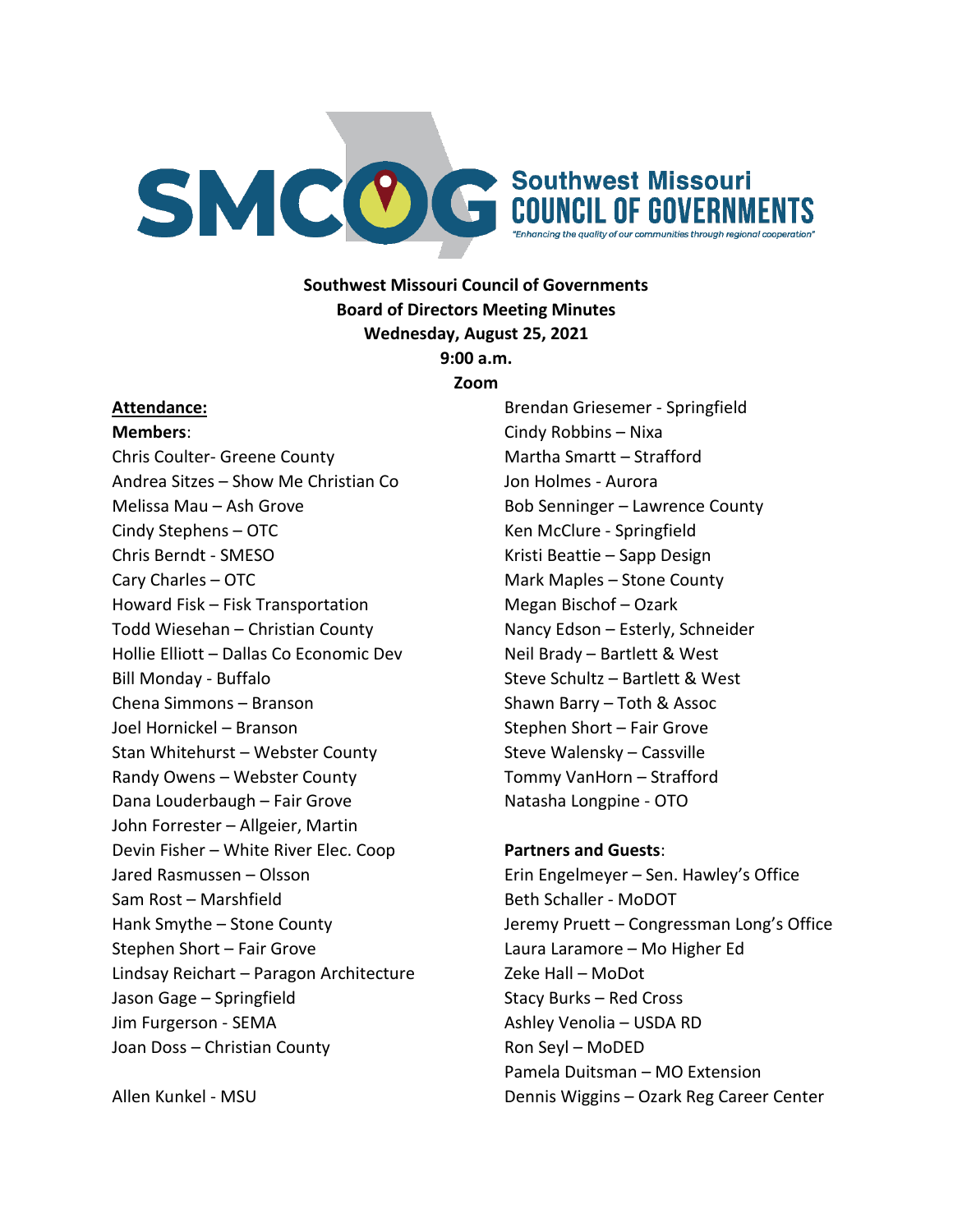Andy Schiller – MO DNR MO Rep. Travis Smith – District 155 Alex Woodson – Springfield CoC Dan Waddlington – Sen. Blunt's Office Rob Hunt - MoDNR Theresa Sampaio – Mo DED Alice Wingo – CFO Sherri Rhuems – Joplin WIB **Staff:** Jason Ray

Jane Hood Lindsay Farrow Dorothy Wittorff-Sandgren Aishwarya Shrestha Thomas Cunningham Lexi Mason Courtney Pinkham Chris Kempke Hanna Schinstock

#### **Open Meeting**

Introductions and Announcements— Chris Coulter

Approval of August 25, 2021 Meeting Agenda—Chris Coulter *Dana Louderbaugh motioned, and Sam Rost seconded to approve the revised Agenda for the August 25, 2021 meeting. Motion Carried*.

Approval of June 23, 2021 Meeting Minutes— Chris Coulter *Bill Monday motioned, and Dana Louderbaugh seconded to approve the Minutes for the June 23, 2021 meeting. Motion Carried.*

## **U.S. Legislative Reports**

## -**Dan Waddlington – Senator Blunt's Office**

Senator Blunt voted for the Infrastructure Bill which passed the Senate. He will not vote to pass the \$3.5 trillion Budget bill. The House would like to pass both bills at the same time as a package.

## -**Erin Engelmeyer – Senator Hawley's Office**

Afghanistan is now being focused on. They are working around the clock to help some Americans get to safety before the 8/31/21 withdrawal deadline. Senator Hawley voted no on the Infrastructure Bill. He thought it was too much spending with current inflation and would continue to drive up prices. Less than  $1/10<sup>th</sup>$  of the money was for actual infrastructure. Her office number is 417-869-4433 if they can be of assistance.

## **-Jeremy Pruett – Congressman Long's Office**

The House passed the budget bill last night. Has not passed the Infrastructure bill. Congressman Long will probably not vote for it as not much for infrastructure.

**State Legislative Reports State Rep. District 155** - Rep Travis Smith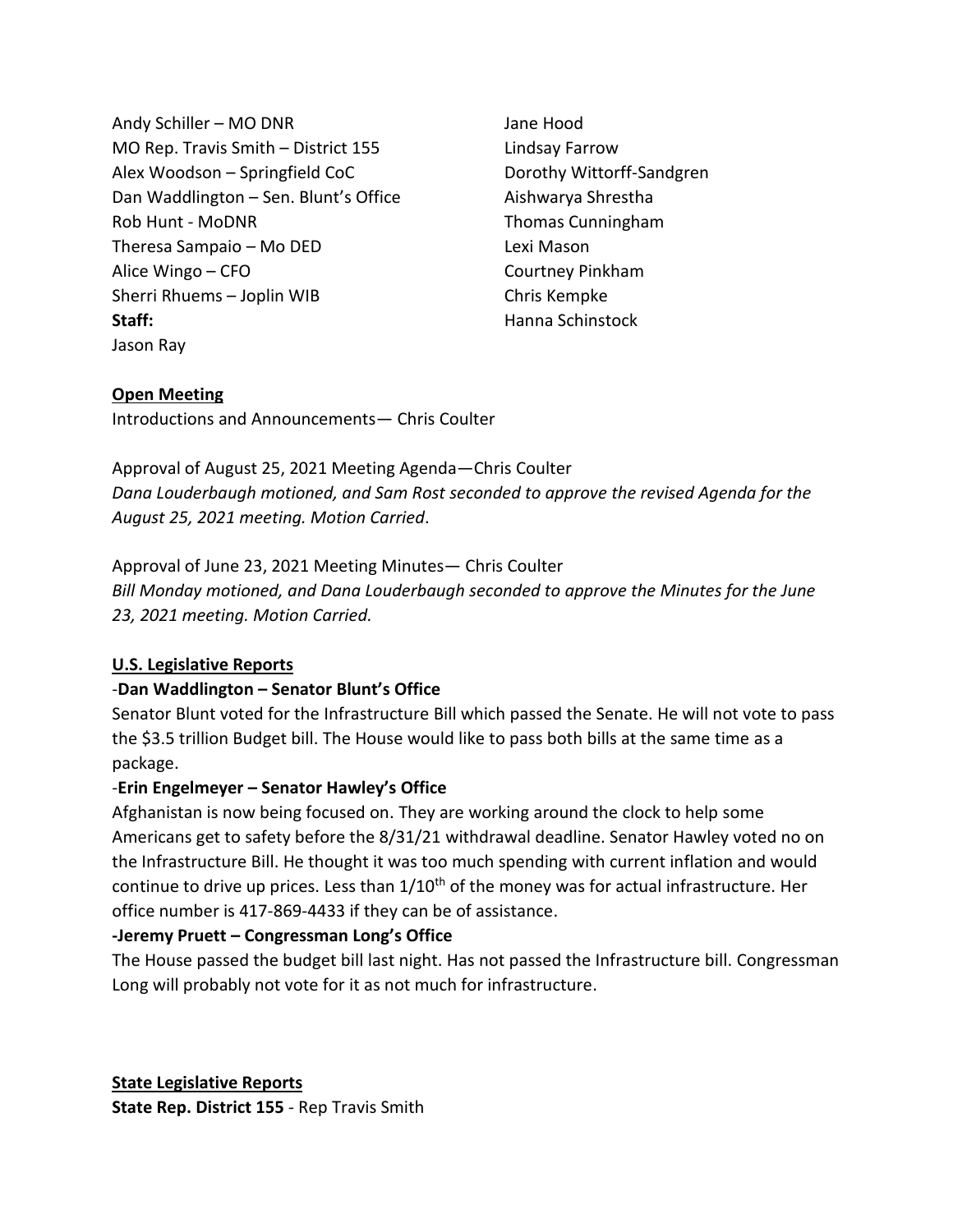Broadband Sub-committee has been working all summer and have determined that 18% of Missourians do not have good access to the internet. There are 40 electric cooperatives in the state which would be a good way to get service to rural areas. Only 8 cooperatives have internet service at this time. We need to encourage the cooperatives to add the service.

#### **Business Meeting**

1. Recommendation to approve Bike/Ped Regional Priority Needs List – TAC Members – Jason Ray

This is part of our region's MoDOT regional transportation prioritization process for the rural part of our region.

*Bob Senninger motioned, and Howard Fisk seconded approval of the Bike/Ped Regional Priority Needs List. Motion carried.*

## **2. Program Reports – Jason Ray & Staff**

See Program Report for full list of activity that was emailed out prior to meeting.

Census will release data the end of September.

Revolving loan fund documents are being reviewed by attorney and will then be submitted to EDA for approval.

## **Partner Updates**

#### **-USDA Rural Development** – Ashley Venolia

They are still working from home. Most funds have been allocated so request will have to go to national office for approval. There is a new rural healthcare program. Details are forthcoming. **-MO Dept of Transportation** – Beth Schaller

The construction program is very busy with repair and maintenance. They are working on unfunded needs priority list.

## **-Ozarks Transportation Organization (OTO)** – Natasha Longpine

Working on Multi-Modal unfunded needs list, STIP priorities and taking public comment on their Long-Range Transportation Plan. Will be voting on it in September. Go to

## *<https://tinyurl.com/Destination2045>*

## **-MO Dept of Natural Resources –** Andy Schiller

Rob Hunt was recently appointed to the Springfield office. He previously worked in Jefferson City for the Director's office.

## **-Ozark Region Workforce Development Board** – Dennis Wiggins

Sally Payne was recently name as their permanent director. They continue to hold hiring events including TSA in attendance. Pop-Up events are being held in the surrounding counties. They were recently awarded a 3 year, \$3million grant from the Dept of Labor working with the Dept of Corrections.

**-Dept of Higher Education - Workforce Development** - Laura Laramore